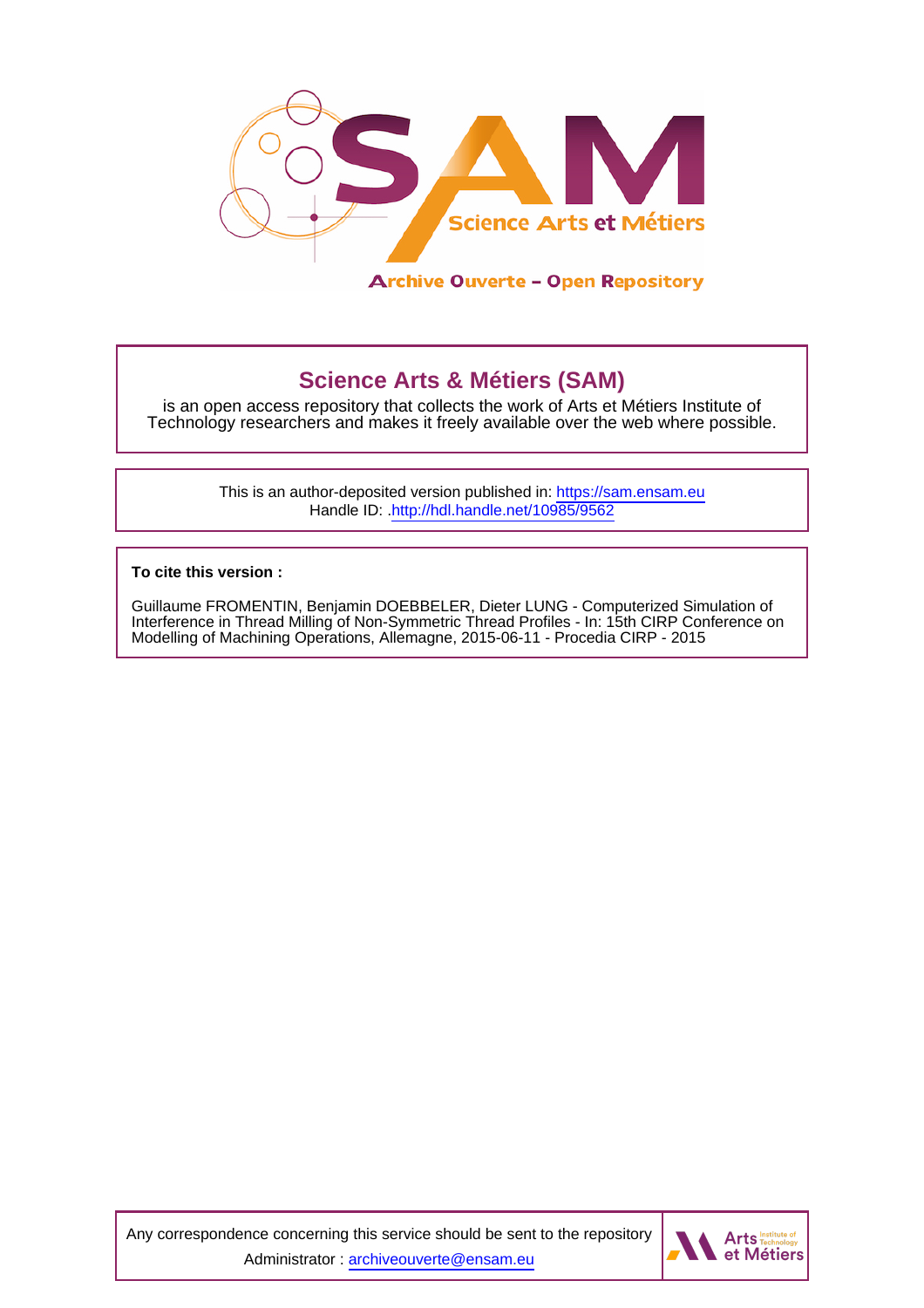# Computerized Simulation of Interference in Thread Milling of Non-Symmetric Thread Profiles

Guillaume FROMENTIN<sup>a,b\*</sup>, Benjamin DÖBBELER<sup>b</sup>, Dieter LUNG<sup>b</sup>

<sup>a</sup>Arts et Metiers ParisTech Cluny, LaBoMaP, France

*Arts et Metiers ParisTech Cluny, LaBoMaP, France b Laboratory for Machine Tools and Production Engineering (WZL), RWTH Aachen University, Aachen, Germany* 

\* Corresponding author. Tel.: +33 385 595 330; fax: +33 385 595 370. *E-mail address:* guillaume.fromentin@ensam.eu

#### **Abstract**

Thread milling is a machining technique which is becoming widely used in specific contexts such as large diameter threading. Furthermore, compared to tapping, it is fully adapted to produce internal threads in difficult-to-cut materials, because the tool can be easily removed if a breakage occurs. For thread milling, as well as for form milling, groove and worm machining, geometrical considerations are critical aspects to succeed surface machining with the required accuracy. Interference phenomena may appear and appropriate cutter profiles and tool trajectories have to be defined to generate the desired shape. The proposed study is focusing on the threading of non-symmetric profile. A geometrical model computing the envelope profiles and using full parametrical definitions of the tool and thread is proposed. Its exploitation allows an analysis to explain and to quantify the influencing parameters on overcut. Then, an iterative method based on a direct approach, is proposed to define the tool design allowing to machine non-symmetric threads with good accuracy.

© 2015 The Authors. Published by Elsevier B.V. (http://creativecommons.org/licenses/by-nc-nd/4.0/). © 2015 The Authors. Published by Elsevier B.V. This is an open access article under the CC BY-NC-ND license

Peer-review under responsibility of the International Scientific Committee of the "15th Conference on Modelling of Machining Operations

*Keywords:* Modelling; Milling; Thread, Interefence

#### **1. Introduction**

Thread milling allows producing both internal and external threads and is more and more used instead of tapping for high cost parts manufacturing. Thread milling induces a lower torque, a constant cutting speed, and the tool can be easily removed when breakage occurs. As a consequence, this technique is well adapted for low machinability materials.

Thread milling is a complex technique, due to the cutting tool geometry [1] and the milling trajectory. Thus, several studies focus on geometrical and mechanical aspects [2], cutting geometry effects [3, 4], penetration strategies [4, 5], cutting force modeling [6, 7] and dynamical stability [7].

Furthermore, there is a drawback linked to the thread milling technique, interferences appear and affect the thread accuracy. This geometrical phenomenon implies more, or less respectively, material is removed, i.e. overcut, undercut respectively. The reason is that the tool shape does not fit everywhere along its profile or for any tool position, with the desired surface which is intended to machine. This is quite common in machining with form tools, as in 5-axis flank milling [8-9], during helical groove [10-14], thread [15,16] and worm [17,18] grinding or milling with disc-type tools. From a global approach, interference can be compensated by adapting the tool profile, its trajectory, or both. Finally there are two main problems linked to the interference [10,17]. The first is to compute the geometrical error from the tool shape and its trajectory; it is named the direct problem. The second is to determine the tool profile from the desired surface geometry; it is named the inverse problem. Few studies are focused on the second approach [10,11,19], most of them only deal with the computation of geometrical errors [13,14,16,18], and someone may implement an iterative algorithm to the direct model to establish the tool profile for thread grinding [15] or for thread milling [20].

In internal thread milling, the configuration is different from groove, worm or thread machining with disc type tools, because the tool axis is parallel to the thread one, which is a less favorable situation from the interference point of view. Moreover, it is proven that the tool penetration can induce a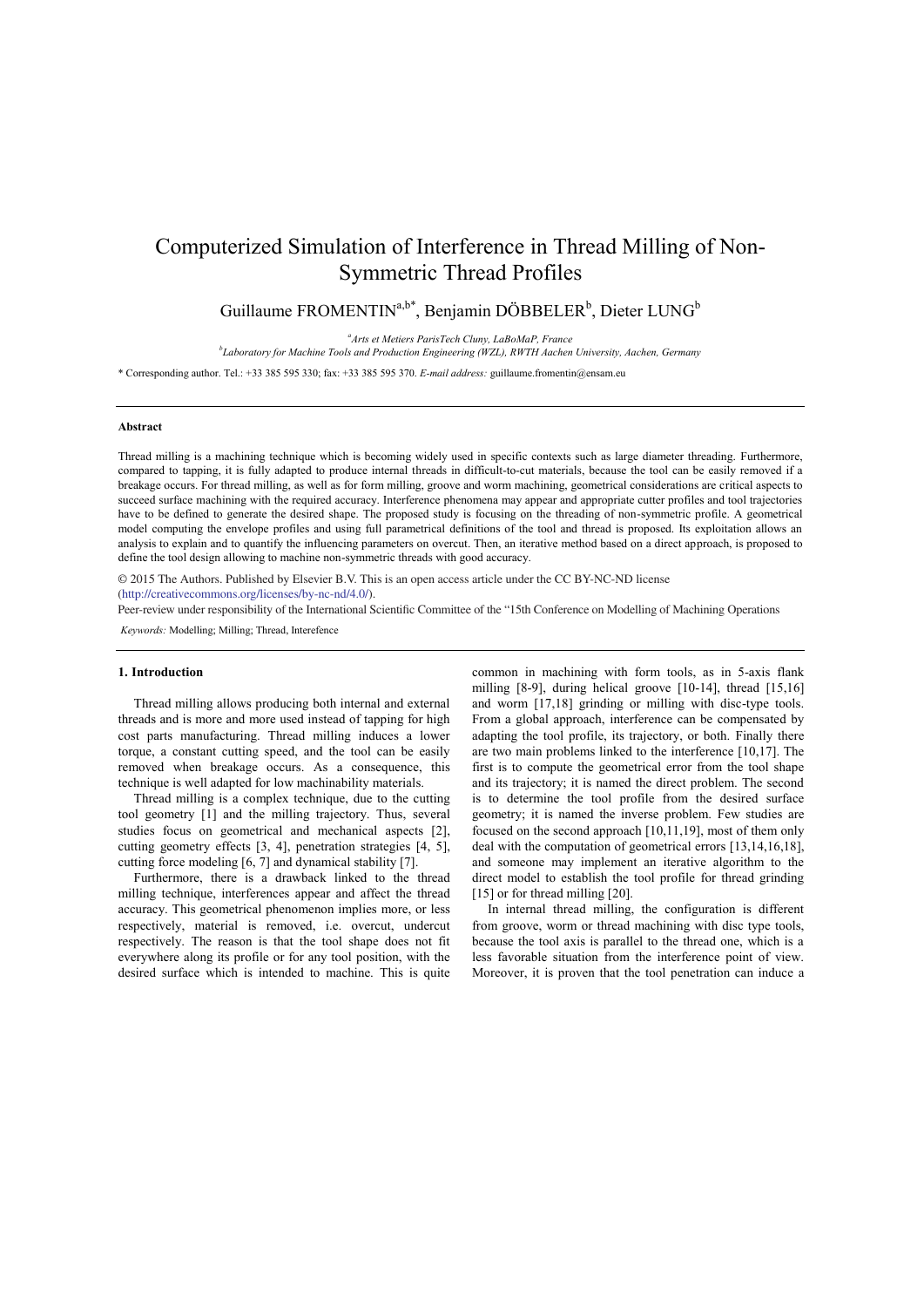significant overcut of the nominal thread, and the penetration has to respect different constraints to avoid it [5]. With symmetric thread profiles, the interference can be compensated during the full thread machining by changing the radius of the helical trajectory [20], which is not possible with non-symmetric thread profiles.

The present study deals with the interference compensation during the internal thread milling of non-symmetric thread profiles, such as buttress threads (S, GS & KS threads defined by DIN 513-1, DIN 55525, DIN 6063-1 standards). The used approach is based on a direct model of geometrical errors, and associated to an iterative algorithm for computing the tool profile correction and fitting the generated thread profile with the nominal one.

## **Nomenclature**

| Nominal thread characteristics:                                                     |
|-------------------------------------------------------------------------------------|
| $\alpha_i$ : i <sup>th</sup> thread flank angle                                     |
| D: major/nominal diameter (mm)                                                      |
| $D_1$ : minor diameter (mm)                                                         |
| $D_2$ : pitch diameter (mm)                                                         |
| $L_c$ : crest length (mm)                                                           |
| $L_g$ : groove length (mm)                                                          |
| $P:$ pitch (mm)                                                                     |
| $P_{ti}$ : i <sup>th</sup> characteristic point of the nominal thread profile       |
| R: major radius of the thread (mm)                                                  |
| $R_1$ : minor radius of the thread (mm)                                             |
| $R_2$ : thread pitch radius (mm)                                                    |
| Mill cutter characteristics:                                                        |
| $D_m$ : major diameter (mm)                                                         |
| $D_{2m}$ : pitch diameter (mm)                                                      |
| L <sub>cfe</sub> : length of the front cutting edge                                 |
| $\mathbf{P}_{\text{mi}}$ : i <sup>th</sup> characteristic point of the mill profile |
| $P_{mi}^{n}$ : i <sup>th</sup> characteristic point of the new mill profile         |
| $R_m$ : major radius of the thread (mm)                                             |
| $R_{1m}$ : minor radius of the thread (mm)                                          |
| $R_{2m}$ : thread pitch radius (mm)                                                 |
| Computed parameters:                                                                |
| $E_r$ : radial error between nominal and generated thread ( $\mu$ m)                |
| $E_a$ : axial error between nominal and generated thread ( $\mu$ m)                 |
| $R_{\text{mc}}$ : helix radius of the mill center trajectory (mm)                   |
| $Dmot$ : maximum diameter of the generated thread flank                             |
| Geometrical objects:                                                                |
| $FTP(z)$ : fundamental thread profile in $(O, E1, E3)$ frame                        |
| $MP(z_{ce})$ : mill profile in (O,e1,e3) frame                                      |
| $NTP(z)$ : nominal thread profile in $(O, E1, E3)$ frame                            |
| $EMET(z_{ce})$ : envelope of the mill envelope trace in the                         |
| $(O,E1,E3)$ plane                                                                   |
| $GTP(z)$ : generated thread profile in $(O, E1, E3)$ frame                          |
|                                                                                     |

### **2. Thread milling parameterization**

The parameterization of the thread milling operation is presented in Fig. 1. The nominal thread profile (**NTP**) is composed of 5 lines as shown in Fig. 2 and the mathematical formulation is the one used in [20]. Equations (1) give a full analytical definition of this profile and its 6 characteristic points in  $(O, E_1, E_3)$  reference system. They depend on the following parameters: thread radius  $(R, R_1, R_2)$ , flanks angles

 $(\alpha_1, \alpha_2)$  and groove and crest lengths  $(L_g, L_c)$  from which result the thread pitch (P).



Fig. 1. Thread milling parameterization.

For the initial start of the simulation, the mill profile (**MP**) corresponds to the nominal thread one, i.e. same groove and crest lengths, same flank angles, but with considering lower diameters so the tool can enter into the hole.



Fig. 2. Nominal thread profile (NTP)  $\&$  mill profile (MP) in  $(O, E_1, E_3)$  – case B: D = 16 mm;  $P = 2.L<sub>e</sub> = 2.L<sub>g</sub> = 3 mm; D<sub>m</sub> = 10 mm;  $\alpha_1 = 60^{\circ}$ ;$  $\alpha_2 = 80^\circ$ ).

$$
NTP(z) = [NTP_r(z), z]^T
$$
\n
$$
P_{t1} = [P_{t1r}, P_{t1z}]^T = [R_1, 0]^T
$$
\n
$$
P_{t2} = [P_{t2r}, P_{t2z}]^T = [R_1, (R_1 - R_2 + (L_c + (R_1 - R_2))Cot[\alpha_1])^T \text{Tan}[\alpha_2]) / (Tan[\alpha_1] + Tan[\alpha_2])^T
$$
\n
$$
P_{t3} = [P_{t3r}, P_{t3z}]^T = [R, (R - R_2 + (L_c + (R - R_2))Cot[\alpha_1])^T \text{Tan}[\alpha_2]) / (Tan[\alpha_1] + Tan[\alpha_2])]^T
$$
\n
$$
P_{t4} = [P_{t4r}, P_{t4z}]^T = [R, L_g + (R_2 - R) Cot[\alpha_2] + L_c Cos[\alpha_1] Sin[\alpha_2] Csc[\alpha_1 + \alpha_2]]^T
$$
\n
$$
P_{t5} = [P_{t5r}, P_{t5z}]^T = [R_1, (R_2 - R_1 + (L_g + (R_2 - R_1))Cot[\alpha_2])^T \text{Tan}[\alpha_2])^T
$$
\n
$$
P_{t6} = [P_{t6r}, P_{t6z}]^T = [R_1, P_1^T]
$$

$$
P = L_c + L_g
$$
  
 
$$
P = L_c + L_g
$$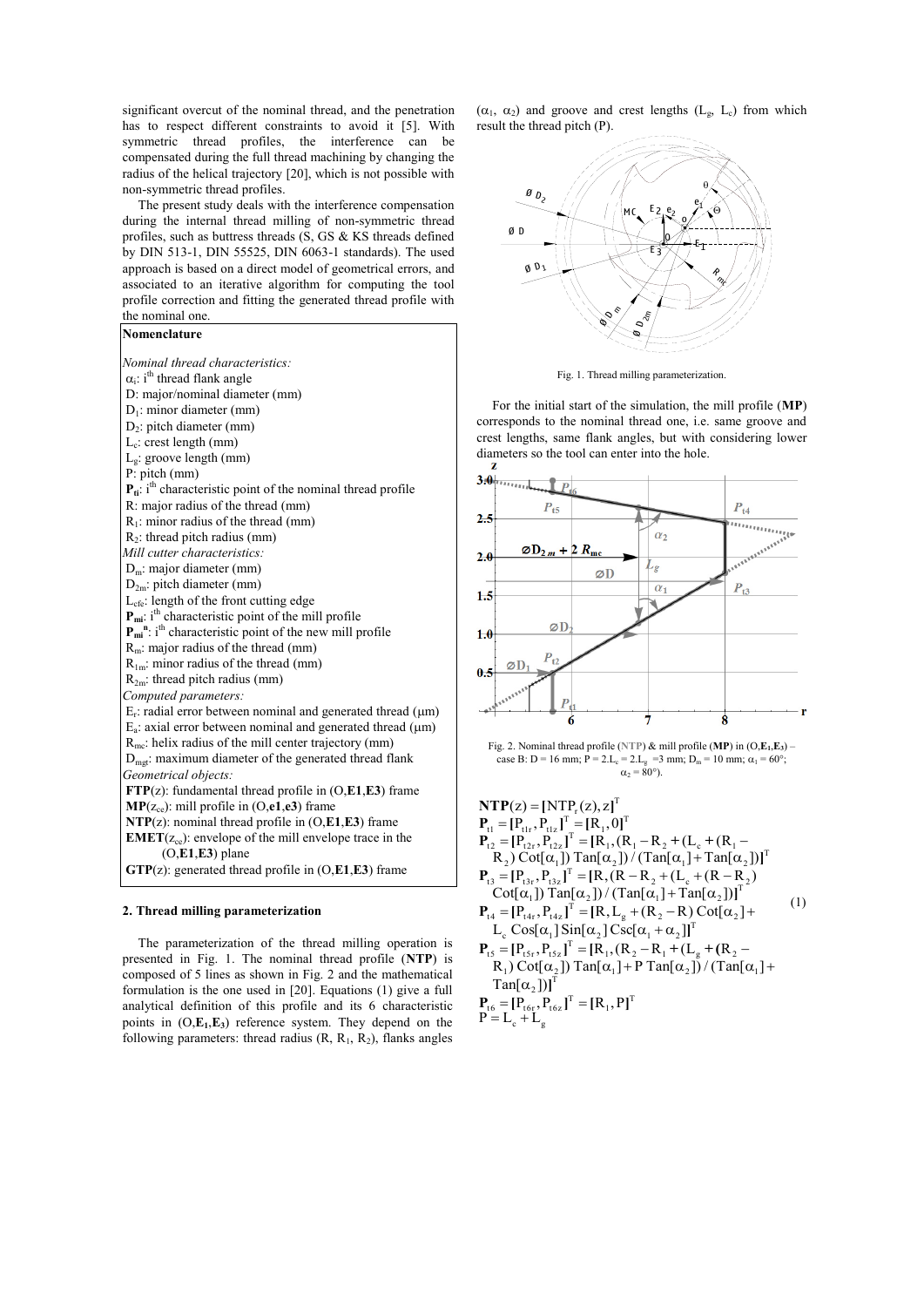In order to focus on well-defined thread applications, further down, the following relations (2) are considered, which match with buttress thread profile according to DIN 513-1 standard.

$$
D_1 = D - 1.5P
$$
  
\n
$$
D_2 = D - 0.75P
$$
  
\n
$$
P = 2L_e = 2L_g
$$
\n(2)

#### **3. Interference modelling**

An interference model aims at the computation of geometrical errors. The steps of the algorithm are presented in Fig. 3. The used model is the one fully detailed in [20] and which is experimentally validated and confirmed by a different mathematical approach in [5]. The principle is as followed. The radius of the mill center trajectory  $(R_{mc})$  is computed, as explained in Fig. 2. For each point of the mill profile, defined by its altitude  $z_{ce}$  in mill referential, the mill envelope trace (**MET**) in a thread cross section, i.e. (O, **E1**, **E3**) plane, is calculated. Then, the generated thread profile (**GTP**) is resulting from the envelope of every mill envelope traces (**EMET**). Finally the radial error  $(E_r)$  and the axial error (Ea) are obtained by calculating the distances from the **GTP** profile to the fundamental thread profile (**FTP**), as shown in equations (3) and Fig. 4.



Fig. 3. Computerized simulation algorithm, included correction loops.

The Fig. 4 shows an example of a generated thread profile. Several points have to be underlined. The internal flank points of the **GTP** profile, at the  $D_1$  diameter, are generated by **MP** 

profile points which are a completely different attitude is the tool referential, i.e.  $P_{GTP5}$  generated by  $P_{m5g}$ . The extreme points of the mill profile, **Pm3** and **Pm4**, generate a curved thread root, even if the mill profile is composed of lines. The errors and the root length depend greatly on the flank angles which are different for the upper and the lower flanks. Thus, the flank of the generated thread profile is much shorter that the **NTP** one and the maximum diameter of the generated thread  $(D_{\text{mgt}})$  is calculated from equations (4).



Fig. 4. Interference and errors – case B:  $D = 16$  mm;  $P = 3$  mm;  $D_m = 10$  mm;  $\alpha_1 = 60^\circ$ ;  $\alpha_2 = 80^\circ$ ).

$$
E_{r}(z_{ce}) = \left\| \mathbf{EMET}(z_{ce}) - \mathbf{FTP}(\mathbf{EMET}(z_{ce}).E_{3}) \right\|
$$
  
\n
$$
E_{a}(z_{ce}) = \left\| \mathbf{EMET}(z_{ce}) - \mathbf{FTP}(z_{ce}^{*}) \right\|
$$
  
\n
$$
\mathbf{FTP}(z_{ce}^{*}).E_{1} = \mathbf{EMET}(z_{ce}).E_{1}
$$
 (3)

**EMENT**(
$$
P_{\text{migg}}
$$
), $E_1 = R_1$  i  $\in (3, 4)$   
 $D_{\text{mgt}} = 2.\text{Min}(\text{EMET}(P_{\text{m3z}}))E_1, \text{EMET}(P_{\text{m4z}}))E_1$  (4)

#### **4. Parametric study**

The overcut is resulting both from thread dimensions and tool ones. Table 1 is showing 8 configurations with constant flank angles and gives the maximal radial error  $(E_{r \text{ max}})$  for each flank. It has to be noticed that the error may vary from a 1000 factor, and up to 1 mm. Consequently, errors linked to interference have to be corrected to produce thread within a given tolerance.

The higher the P/D ratio is, the higher the radial error is. This ratio is in relation with the thread helix angle. From a geometrical point of view, when the thread helix angle is higher, the nominal thread surface crosses much more the tool envelope which has no helix angle, because it is a revolution surface. The error sensitivity to this ratio error is very high. Nevertheless, this parameter cannot be changed from the manufacturer position, and it is only linked to thread dimensions.

The higher the  $D_m/D$  ratio is, the higher the radial error is. Thus, it is constrained, because from a mechanical point of view a bigger mill diameter makes the tool stronger and limits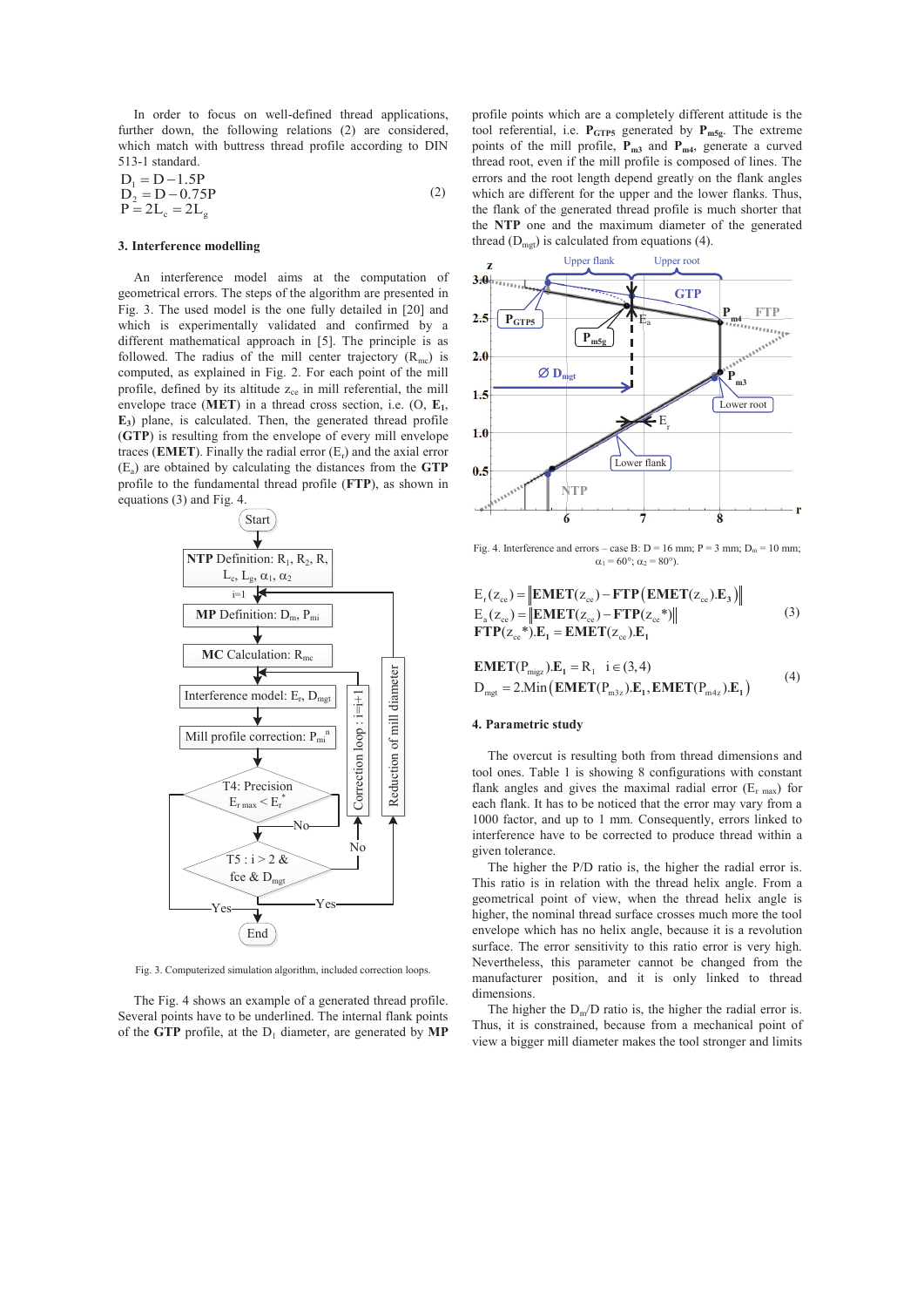its deflection. Nonetheless, this ratio sensitivity on error is lower than the one of the previous ratio.

Table 1. Effect of thread and tool dimensions on radial error ( $\alpha_1 = 60^\circ$ ;  $\alpha_2 =$  $80^\circ$ 

| Case | D<br>[mm] | P<br>[mm] | $D_m$<br>[mm] | P/D  | $D_m/D$ | $E_{r \max}$ on<br>lower<br>fl. $[\mu m]$ | $E_{r \max}$ on<br>upper fl.<br>[µm] |
|------|-----------|-----------|---------------|------|---------|-------------------------------------------|--------------------------------------|
| А    | 16        |           | 10            | 0.06 | 0.63    | 8                                         | 85                                   |
| B    | 16        | 3         | 10            | 0.19 | 0.63    | 72                                        | 797                                  |
| C    | 32        |           | 10            | 0.03 | 0.31    |                                           | 12                                   |
| D    | 32        | 3         | 10            | 0.09 | 0.31    | 10                                        | 104                                  |
| E    | 32        | 6         | 10            | 0.19 | 0.31    | 39                                        | 409                                  |
| F    | 32        |           | 20            | 0.03 | 0.63    | 4                                         | 42                                   |
| G    | 32        | 3         | 20            | 0.09 | 0.63    | 36                                        | 386                                  |
| Н    | 32        | 6         | 20            | 0.19 | 0.63    | 143                                       | 1595                                 |

These observations are also established in [5,20]. Furthermore, the effect of the flank angle is studied, and Fig. 5 shows simulation results for  $\alpha$  flank angles changing from 45° to 80°.

For a given flank angle, it is observed that the error on flank slightly increases, which means the generated flank has a different angle than the nominal one.

When the flank angle moves from 70° to 80°, the maximum radial error on the flank increases from  $180 \mu m$  to  $800 \mu m$ . Thus, the sensitivity to the flank angle is very high, but like with the P/D ratio, it is a fixed constraint. Moreover, it appears that the flank becomes shorter when the flank angle increases (as observed on Fig 4.). Consequently, in addition to the radial error, it is also needed to produce threads with a Dmgt diameter at least equal to the D nominal diameter to allow the assembly with the screws.



Fig. 5. Radial error along flanks and roots for different thread flank angles (case B:  $D = 16$  mm;  $P = 3$  mm;  $D_m = 10$  mm)

#### **5. Interference compensation**

#### *5.1. Simulation algorithm*

The strategy for the interference compensation is mainly based on modification of the mill profile (**MP**). An iterative approach and the direct model for the error computation are used. Fig. 6 presents the correction algorithm which is integrated as a loop in the simulation detailed in Fig. 3. Fig. 7 shows the geometrical construction for the mill profile correction.

The main idea is to shift extreme points of the mill profile flanks prohibit the overcut, i.e.  $P_{m2}$  and  $P_{m3}$  for the lower flank, and **P<sub>m4</sub>** and **P**<sub>m5</sub> for the upper flank are modified. Nonetheless, there are constraints relatively to the thread geometry and several cases may appear.

First of all, the  $1<sup>st</sup>$  test concerns the flank length. It is a condition expressed by equation (5), and the length of the front cutting edge (same condition than for the  $3<sup>rd</sup>$  test). On the one hand, the flank has to be long enough, but on the other hand the front cutting edge length cannot be reduced over a too low value which makes the tool too brittle. At the simulation start, a low length of the front cutting edge (fce) may result directly from nominal thread geometry.



Fig. 6. Correction algorithm of MP mill profile points.

During the  $1<sup>st</sup>$  step, if it is necessary to increase the flank length and if it can be,  $P_{m3}$  and  $P_{m4}$  are translated in r & z directions as defined by equations (6). If not, it is most of the time after the 1<sup>st</sup> correction loop, when the MP height has been adjusted, these 2 points are only shifted in the axial direction from the axial error (equations (7)) in order to get the new points (noted with a "n" exponent).

$$
D_{\text{mgt}} < D \tag{5}
$$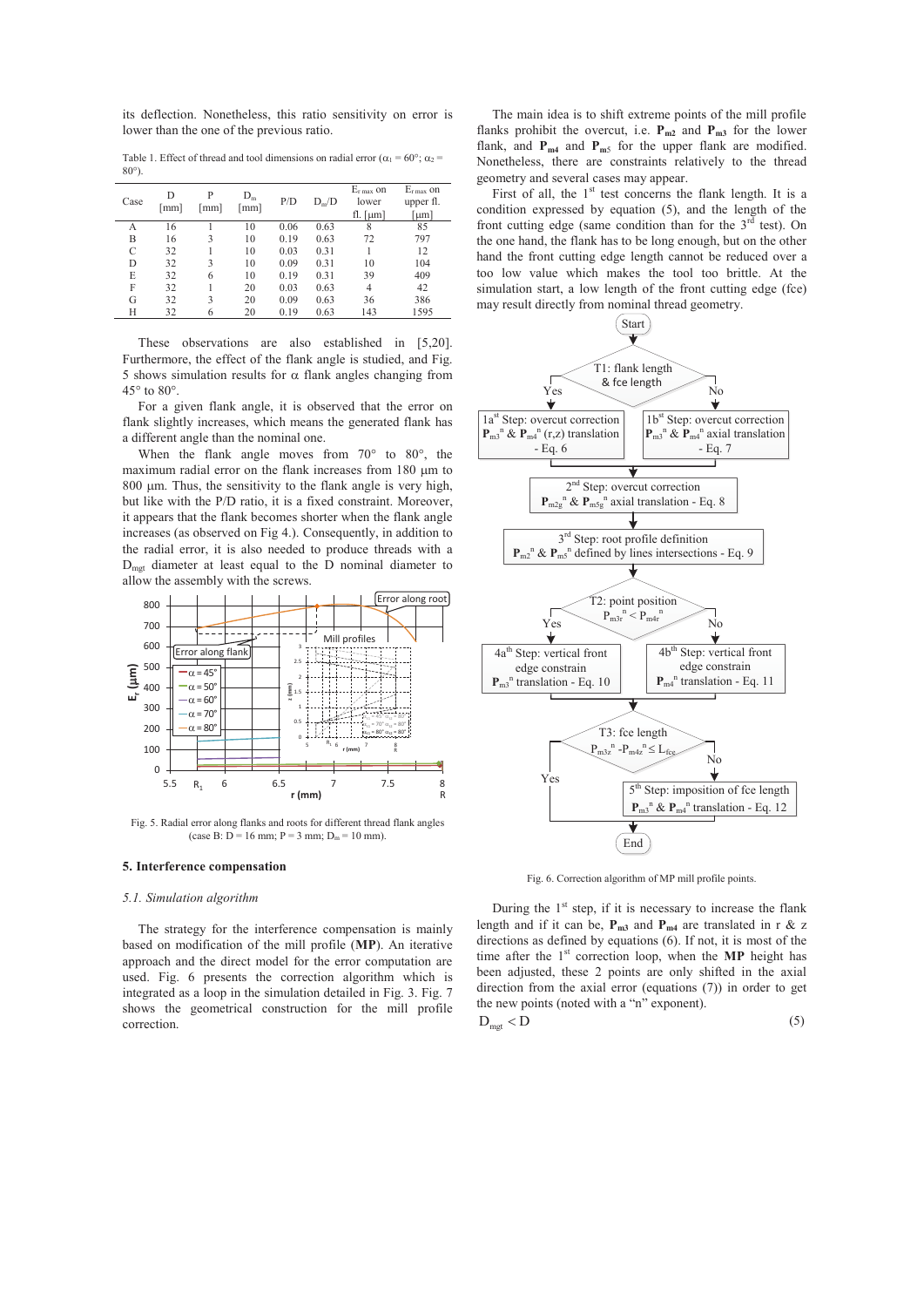$$
\begin{aligned}\n\mathbf{P}_{\text{m}1}^{\text{n}} &= \mathbf{P}_{\text{m}3} - (\mathbf{EMET}(\mathbf{P}_{\text{m}3z}) - \mathbf{NTP}_{\text{B}}(\mathbf{P}_{\text{m}3z})) \\
\mathbf{P}_{\text{m}4}^{\text{n}} &= \mathbf{P}_{\text{m}4} - (\mathbf{EMET}(\mathbf{P}_{\text{m}4z}) - \mathbf{NTP}_{\text{B}}(\mathbf{P}_{\text{m}4z})) \\
\mathbf{P}_{\text{m}3}^{\text{n}} &= \mathbf{P}_{\text{m}3} + [0, \mathbf{E}_{\text{a}}(\mathbf{P}_{\text{m}3z})]^{\text{T}}\n\end{aligned} \tag{6}
$$



Fig. 7. Radial error along flanks during correction algorithm (case B:  $D = 16$ mm; P = 3 mm; D<sub>m</sub> = 10 mm;  $\alpha_{11} = 60^{\circ}$ ;  $\alpha_{2} = 80^{\circ}$ ).

The  $2<sup>nd</sup>$  step consists of shifting the two mill profile points, **P<sub>m2g</sub>** and **P<sub>m5g</sub>**, axially from the axial error, which generate the inner extreme points of the flanks. Equations  $(8)$  are applied.

$$
\mathbf{P}_{\text{m2g}}^{\text{n}} = \mathbf{P}_{\text{m2g}} + [0, E_{\text{a}} (P_{\text{m2g}})]^{\text{T}} \n\mathbf{P}_{\text{m5g}}^{\text{n}} = \mathbf{P}_{\text{m5g}} - [0, E_{\text{a}} (P_{\text{m5g}})]^{\text{T}}
$$
\n(8)

The  $3^{rd}$  step, the new points  $P_{m2}^n$  and  $P_{m5}^n$  are built by extension of flank lines, with considering the equations (9).

$$
\begin{aligned} \mathbf{P}_{m2}^{\ n} &= (\mathbf{P}_{m2g}^{\ n} \mathbf{P}_{m3}^{\ n}) \cap (\mathbf{P}_{m1} \mathbf{P}_{m6}) \\ \mathbf{P}_{m5}^{\ n} &= (\mathbf{P}_{m5g}^{\ n} \mathbf{P}_{m4}^{\ n}) \cap (\mathbf{P}_{m1} \mathbf{P}_{m6}) \end{aligned} \tag{9}
$$

After the  $1a^{st}$  step, the  $P_{m3}^n$  and  $P_{m4}^n$  points are not vertically aligned because they were translated in the r  $\&$  z directions with different vectors. Then, the  $4<sup>th</sup>$  step shifts one of these two points to the right side. Depending on the  $2<sup>nd</sup>$  test, Equation (10), (11) respectively, is used for the  $P_{m3}$ <sup>n</sup> point, for the  $P_{m4}^n$  point respectively.<br>  $P_n^n - (P_n^n P_n^n) \odot (P_n^n)$ 

$$
\mathbf{P}_{m3}^{n} = (\mathbf{P}_{m2}^{n} \mathbf{P}_{m3}^{n}) \cap (\mathbf{P}_{m4}^{n} , \mathbf{E}_{3})
$$
\n
$$
\mathbf{P}_{m4}^{n} = (\mathbf{P}_{m4}^{n} \mathbf{P}_{m5}^{n}) \cap (\mathbf{P}_{m3}^{n} , \mathbf{E}_{3})
$$
\n(10)

Moreover, the initial step may also translate the  $P_{m3}$ <sup>n</sup> and  $P_{m4}$ <sup>n</sup> points to the right side of the extreme right point of the fundamental thread profile (**FTP**). Practically, it means in this case that the  $P_{m3}$ <sup>n</sup> point is up to the  $P_{m4}$ <sup>n</sup> point, which is conditioned by the  $3^{rd}$  test. Then, if it is necessary,  $P_{m3}^n$  and  $P_{m4}$ <sup>n</sup> points are one more time translated along the flanks with respecting equations (12), in order not to have a too short front cutting edge. It is necessary, but reduces the flank length.

$$
\begin{array}{l}\n(\mathbf{P}_{m4}^{\ n} - \mathbf{P}_{m3}^{\ n}).\mathbf{E}_{1} = 0\\
(\mathbf{P}_{m4}^{\ n} - \mathbf{P}_{m3}^{\ n}).\mathbf{E}_{3} = \mathbf{L}_{\text{free}}\n\end{array} \tag{12}
$$

The correction algorithm is completed after these 4 steps, and from the new mill profile (**MP<sup>n</sup>** ), the error computation can be run again. As shown on Fig. 7, the corrected mill

profile is thinner and deeper than the thread crest to machine initially. However, the generated thread profile will match the flanks of the nominal thread profile because of the overcut. The generated thread profile is effectively deeper than the nominal one, which does not make any problem; it is usually not standardized, e.g. for M metric thread.

The global simulation, presented Fig. 3, uses this correction loop until two conditions are realized. The  $1<sup>st</sup>$ corresponds to the  $4<sup>th</sup>$  test on the obtained precision vs the desired precisions  $(E_r^*)$ . The 5<sup>th</sup> test is necessary to stop the correction loop after 2 iterations if the front cutting edge is equal to the minimum value, i.e. L<sub>fce</sub>, and if the D<sub>mgt</sub> diameter is still not large enough. If this case, it is clearly impossible to produce the thread with the tool having the input diameter. It may be possible will a smaller milling cutter, and then the  $D<sub>m</sub>$ mill diameter has to be decreased. If it is still impossible with considering a smaller tool, then it has to be concluded that the desired thread profile cannot be obtained by thread milling. Thus, another threading technique like cut tapping, or form tapping for a greater precision [21], has to be chosen.

#### *5.2. Applications of the computerized simulation*

It is considered the thread milling case G, cf. Table 1. The initial maximum radial error is near  $390 \mu m$  on the upper flank and 36 um one the lower one. Fig. 8 presents the error along the flanks after each correction loop.

The maximal error after the  $1<sup>st</sup>$  loop is drastically reduced to 6 um. The upper flank reaches the R radius. Because  $\alpha_2$ flank angle is higher than the one on the lower flank, the error is more important on it. Thus, the correction algorithm translates further the  $P_{m4}$  point in r & z directions than the  $P_{m3}$ point (1a<sup>st</sup> step). The 4a<sup>th</sup> step shifts the  $P_{m3}$  point to the right side to align vertically these two points, then it results the lower flank length is longer than needed.



Fig. 8. Radial error along flanks during correction algorithm (case G:  $D = 32$ ) mm; P = 3 mm; D<sub>m</sub> = 20 mm;  $\alpha_{t1} = 60^{\circ}$ ;  $\alpha_{t2} = 80^{\circ}$ .

During the  $2<sup>nd</sup>$  correction loop,  $1<sup>th</sup>$  step is applied, the points are only vertically shifted, and the flank length is not affected. The resulting radial error becomes insignificant on both flanks. This error can be considered to be null on the flanks extreme points, which is the principle of the correction algorithm. Then, the goal is reached, additional loops are useless, and this case was solved with only two iterations.